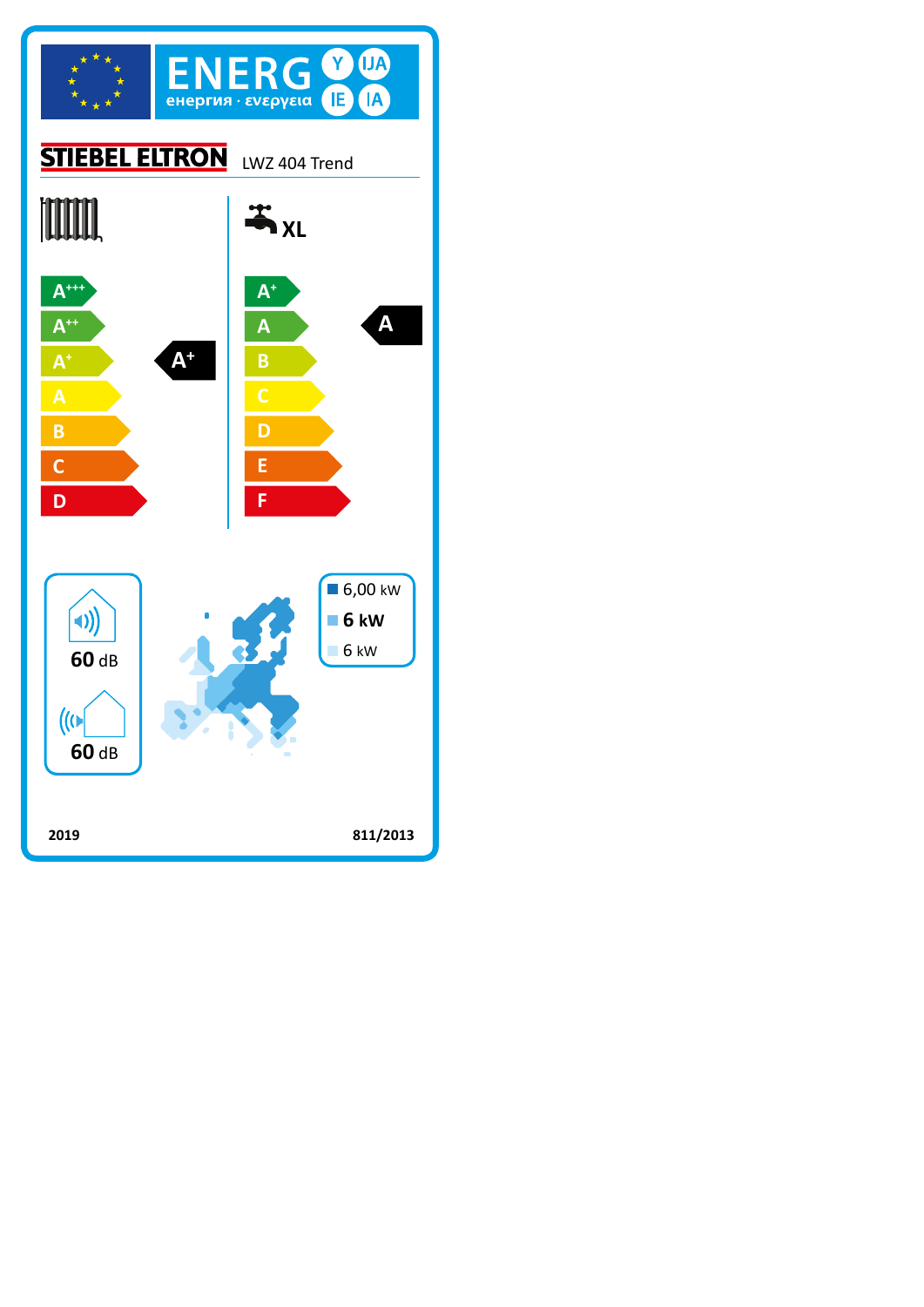|                                                                                                                 |       | <b>LWZ 404 Trend</b>  |
|-----------------------------------------------------------------------------------------------------------------|-------|-----------------------|
|                                                                                                                 |       | 233255                |
| Manufacturer                                                                                                    |       | <b>STIEBEL ELTRON</b> |
| Load profile                                                                                                    |       | XL                    |
| Energy efficiency class for central heating in moderate climates for<br>medium temperature applications         |       | A+                    |
| Energy efficiency class for central heating in moderate climates for low<br>temperature applications            |       | A+                    |
| Energy efficiency category for DHW heating under moderate climatic<br>conditions                                |       | Α                     |
| Rated heating output in moderate climates for medium temperature<br>applications                                | kW    | 6                     |
| Rated heating output in moderate climates for low temperature<br>applications                                   | kW    | 6                     |
| Energy consumption of central heating in moderate climates for medium<br>temperature applications               | kWh/a | 4052                  |
| Energy consumption for central heating under moderate climatic<br>conditions, for low temperature applications  | kWh/a | 3674                  |
| Energy consumption for DHW heating under moderate climatic conditions                                           | kWh/a | 1723                  |
| Energy efficiency for central heating in moderate climates for medium<br>temperature applications               | %     | 115                   |
| Energy efficiency for central heating in moderate climates for low<br>temperature applications                  | %     | 137                   |
| Energy efficiency for DHW heating (nwh) under moderate climatic<br>conditions                                   | %     | 98                    |
| Sound power level internal                                                                                      | dB(A) | 60                    |
| Rated heating output in colder climates for medium temperature<br>applications                                  | kW    | 5                     |
| Rated heating output in colder climates for low temperature applications                                        | kW    | 6,00                  |
| Rated heating output in warmer climates for medium temperature<br>applications                                  | kW    | 6                     |
| Rated heating output in warmer climates for low temperature applications                                        | kW    | 6                     |
| Energy consumption for central heating under colder climatic conditions,<br>for medium temperature applications | kWh/a | 5155                  |
| Energy consumption for central heating under colder climatic conditions,<br>for low temperature applications    | kWh/a | 4877                  |
| Energy consumption for central heating under warmer climatic conditions,<br>for medium temperature applications | kWh/a | 2567                  |
| Energy consumption for central heating under warmer climatic conditions,<br>for low temperature applications    | kWh/a | 2160                  |
| Energy consumption for DHW heating under colder climatic conditions                                             | kWh/a | 1984                  |
| Energy consumption for DHW heating under warmer climatic conditions                                             | kWh/a | 1591                  |
| Energy efficiency for central heating in colder climates for medium<br>temperature applications                 | $\%$  | 100                   |
| Energy efficiency for central heating in colder climates for low<br>temperature applications                    | %     | 118                   |
| Energy efficiency for central heating in warmer climates for medium<br>temperature applications                 | $\%$  | 124                   |
| Energy efficiency for central heating in warmer climates for low<br>temperature applications                    | %     | 155                   |
| Energy efficiency for DHW heating (nwh) under colder climatic conditions                                        | $\%$  | 85,2173913            |
| Energy efficiency for DHW heating (Dwh) under warmer climatic<br>conditions                                     | $\%$  | 105,6695652           |
| Sound power level external                                                                                      | dB(A) | 60                    |
| Operation exclusively enabled during low load times                                                             |       |                       |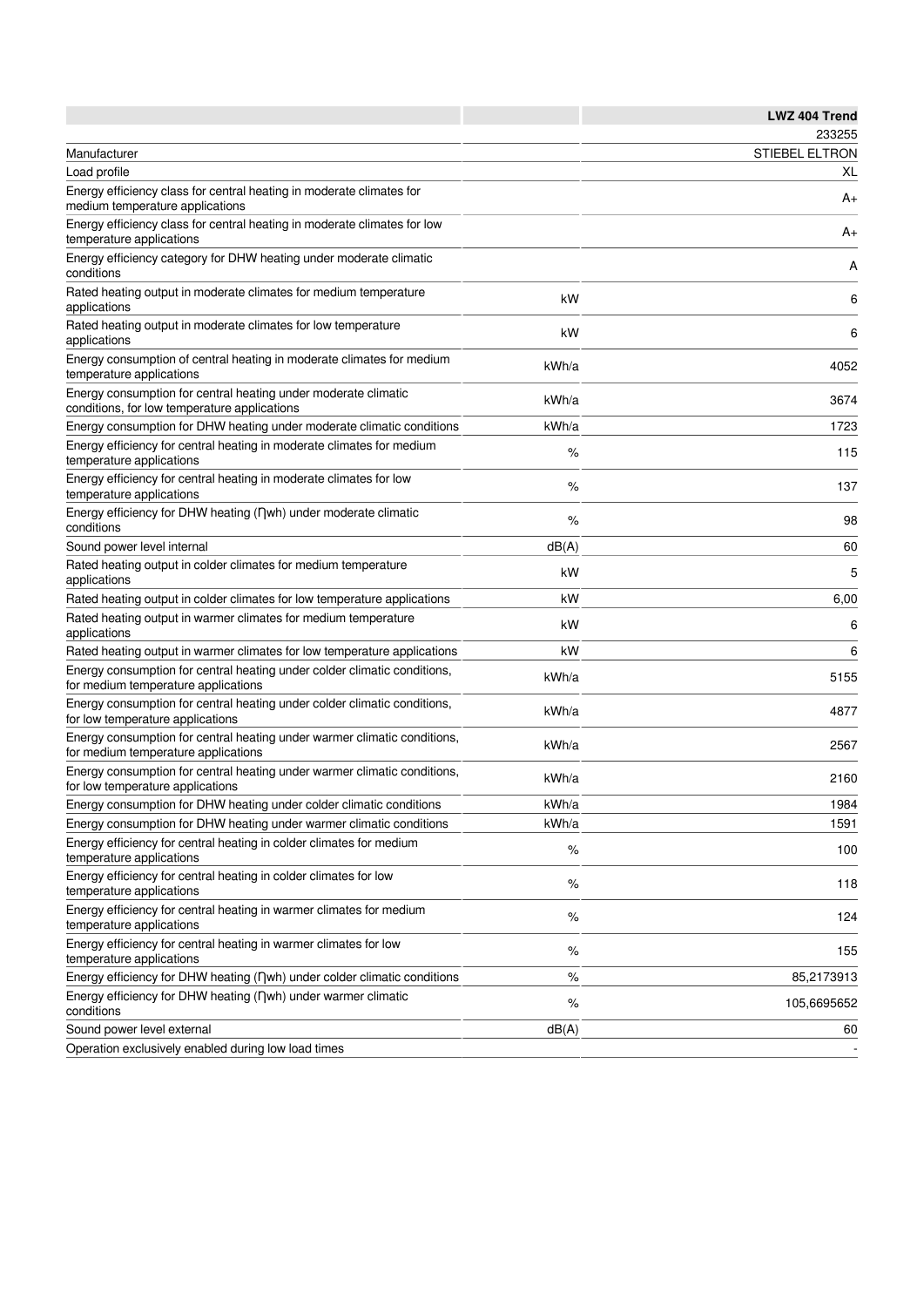

**STIEBEL ELTRON** 

LWZ 404 Trend

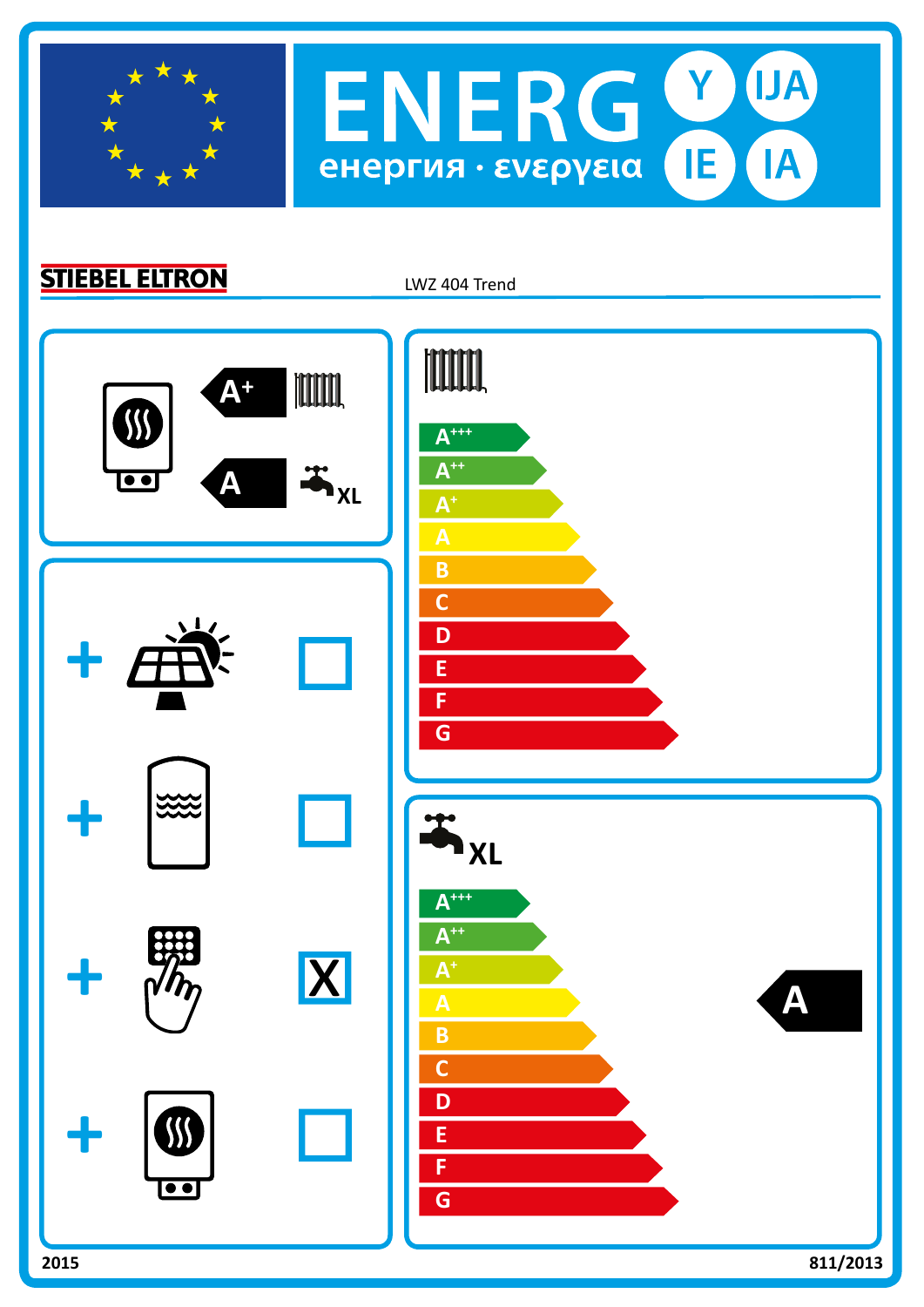## **Product datasheet: Composite system consisting of room heater and temperature controller to regulation (EU) no. 811/2013**

|                                                                                                                                              |   | LWZ 404 Trend         |
|----------------------------------------------------------------------------------------------------------------------------------------------|---|-----------------------|
|                                                                                                                                              |   | 233255                |
| Manufacturer                                                                                                                                 |   | <b>STIEBEL ELTRON</b> |
| Energy efficiency for central heating in moderate climates for medium<br>temperature applications                                            | % | 115                   |
| Temperature controller class                                                                                                                 |   | VII                   |
| Contribution of temperature controller to room heating energy efficiency                                                                     | % | 3,50                  |
| Value of differential between room heating energy efficiency under<br>moderate climatic conditions and that under colder climatic conditions | % | 15                    |
| Value of differential between room heating energy efficiency under<br>warmer climatic conditions and that under moderate climatic conditions | % | 17                    |
| Energy efficiency class for central heating in moderate climates for<br>medium temperature applications                                      |   | $A+$                  |
| Energy efficiency category for DHW heating under moderate climatic<br>conditions                                                             |   | A                     |
| Load profile                                                                                                                                 |   | XL                    |